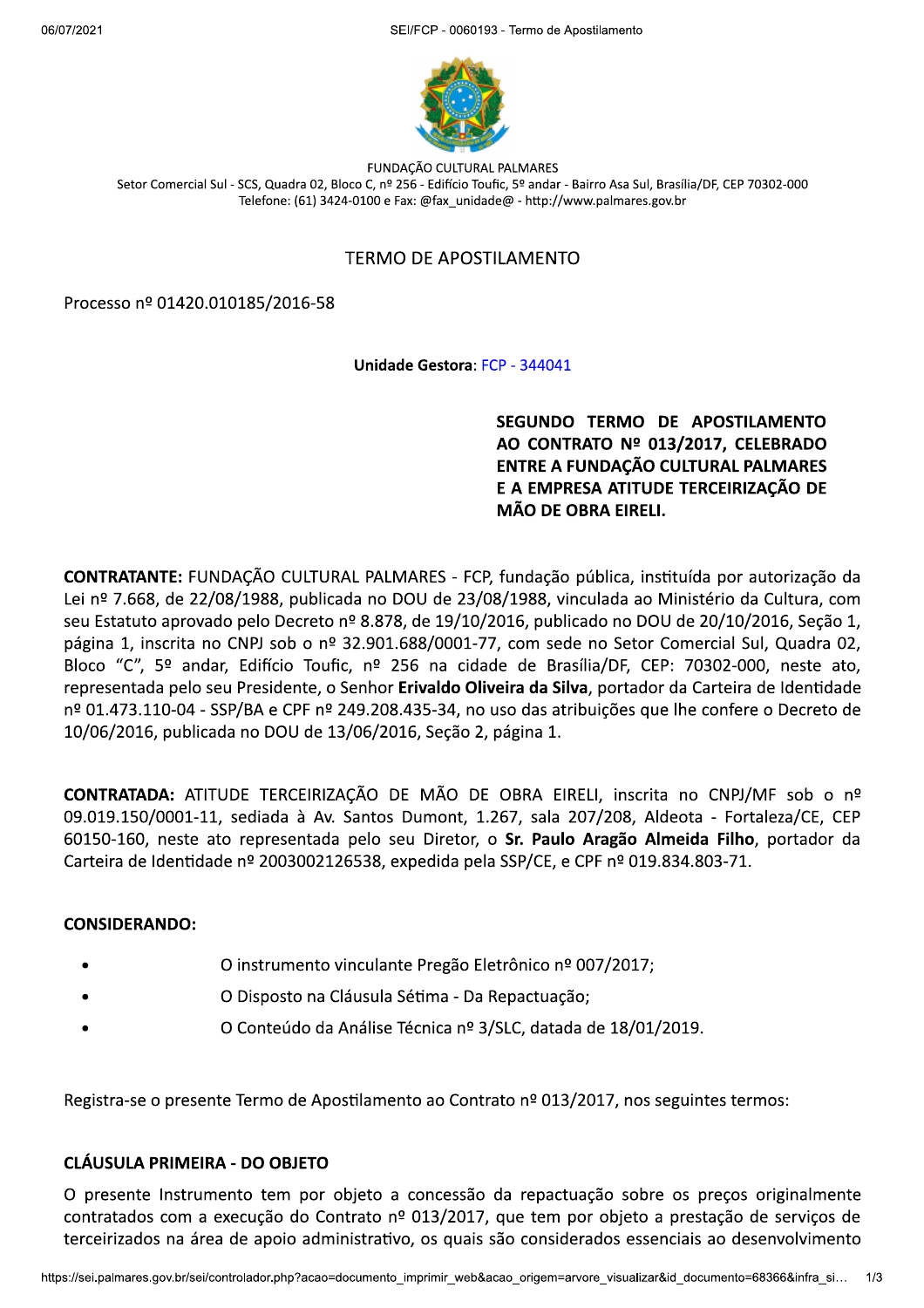das atividades da Representação Regional da FCP, no Estado de Maranhão, em decorrência dos efeitos trazidos pelas alterações constantes da Convenção Coletiva de Trabalho 2018/2018.

# CLÁUSULA SEGUNDA - DA REPACTUAÇÃO DE PREÇOS

A repactuação se dará nos seguintes termos:

1) Reajustar os valores contratados, relativos à salários em 3% (três por cento), com fundamento na Cláusula Terceira da CCT;

2) Majoração do Ticket Refeição para o valor facial de R\$ 16,00 (dezesseis reais), com fundamento na Cláusula Oitava da CCT;

3) Conforme Convenção Coletiva de Trabalho - CCT 2018/2018 do Sindicato das Empresas de Asseio e Conservação do Estado do Maranhão, CNPJ nº 062.991.483/0001-10, registrada no Ministério do Trabalho e Emprego, no dia 10/07/2018, sob o nº MA000129/2018, tendo como vigência o período de 1º de janeiro a 31 de dezembro de 2018.

## CLÁUSULA TERCEIRA - DOS PRECOS

Em decorrência do presente Termo de Apostilamento, fica alterada a Cláusula Quarta - Dos Preços, que passa para o valor de R\$ 16.874,70 (dezesseis mil, oitocentos e setenta e quatro reais e setenta centavos) mensal e de R\$ 202.496,40 (duzentos e dois mil, quatrocentos e noventa e seis reais e quarenta centavos) anual, conforme se segue:

| <b>ITEM</b>         | <b>POSTOS SERVIÇOS</b>        | A partir de<br>01/01/2018 |                | Zerado Aviso Prévio<br><b>Trabalhado</b><br>a partir de 17/11/2018 |               |
|---------------------|-------------------------------|---------------------------|----------------|--------------------------------------------------------------------|---------------|
|                     | Auxiliar de Apoio Operacional | R\$1.066,72               | R\$3.621,95    | R\$1.066,72                                                        | R\$3.584,80   |
| $\mathcal{P}$       | Recepcionista / Secretária    | R\$1.169,87               | R\$3.084,34    | R\$1.169,87                                                        | R\$3.046,97   |
| 3                   | Assistente Técnico I          | R\$2.148,36               | R\$4.514,34    | R\$2.148,36                                                        | R\$4.454,68   |
| 4                   | Assistente Técnico II         | R\$2.854,97               | R\$5.867,38    | R\$2.854,97                                                        | R\$5.788,25   |
| <b>TOTAL MENSAL</b> |                               |                           | R\$17.088,01   |                                                                    | R\$16.874,70  |
| <b>TOTAL ANUAL</b>  |                               |                           | R\$ 205.056,12 |                                                                    | R\$202.496,40 |

§ 1º. Os efeitos financeiros decorrentes da presente repactuação deverão retroagir a 1º de janeiro de 2018, data base da categoria, e a vigência será de 1° de janeiro a 31 de dezembro de 2018.

§ 2º. Em decorrência dos efeitos retroativos trazidos pela repactuação supramencionada, ficam devidas à CONTRATADA as diferenças entre os valores efetivamente pagos e os valores devidos, referentes ao período de 01 de janeiro de 2018 até a data da assinatura deste Termo, as quais serão apuradas pelo responsável pela fiscalização do Contrato e pagas, segundo os registros mantidos junto à Administração.

## CLÁUSULA QUARTA - DA GARANTIA

**\ - DA GARANTIA**<br>verá apresentar, nos termos da Cláusula Oitava, no prazo máximo de 10 (dez) úteis,<br>de assinatura do presente Termo de Apostilamento, comprovante de prestação de<br>controlador.php?acao=documento\_imprimir\_web A CONTRATADA deverá apresentar, nos termos da Cláusula Oitava, no prazo máximo de 10 (dez) úteis, contados da data de assinatura do presente Termo de Apostilamento, comprovante de prestação de